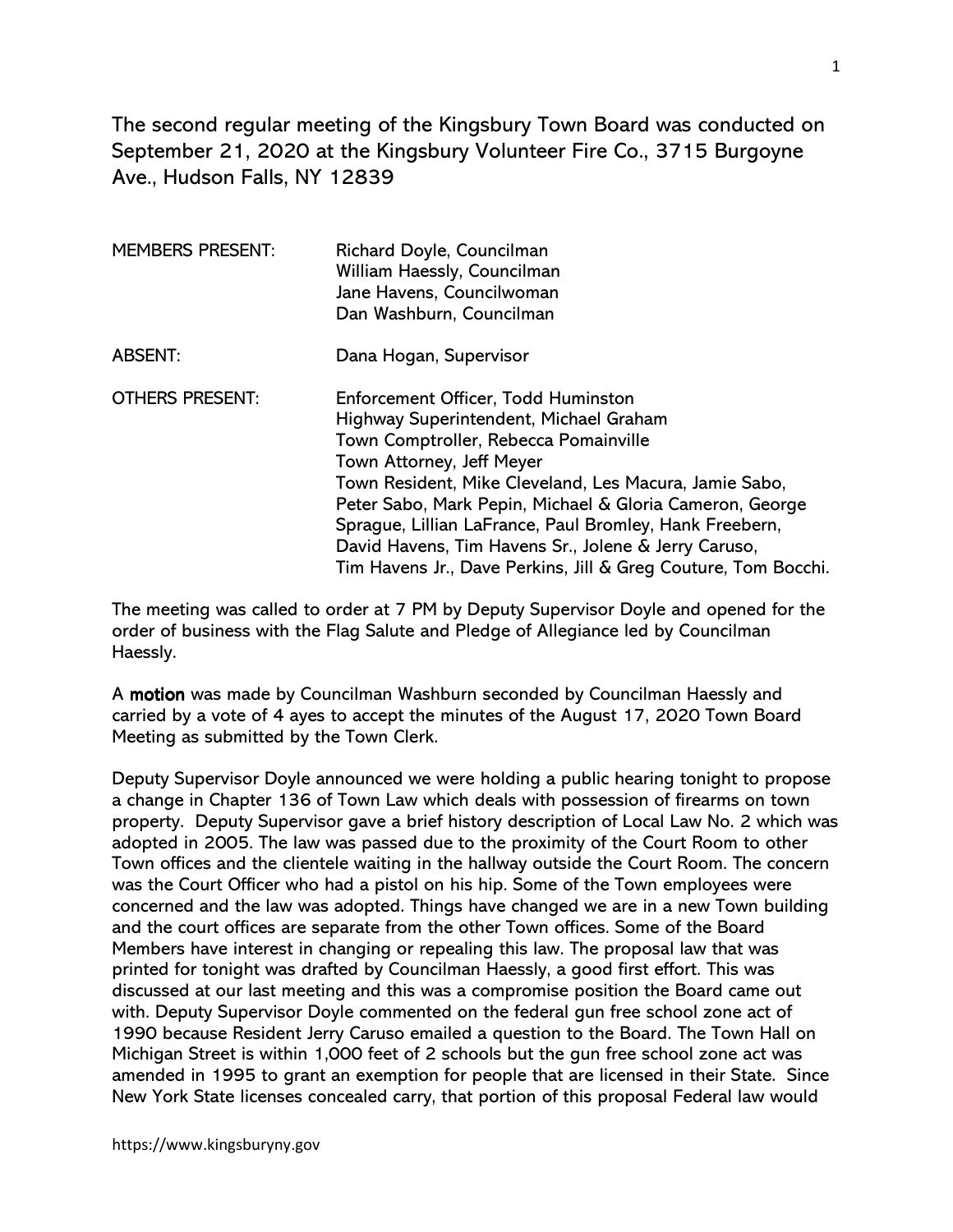not prohibit this proposal. There was a question raised about other local municipalities; do they have similar prohibitions. Deputy Supervisor Doyle spoke with Supervisor Hogan today and neither Washington County nor the Village of Hudson Falls have a prohibition against the public coming onto their property with firearms. Councilman Washburn commented there are exclusions at the jail and the courthouse. Deputy Supervisor Doyle stated the courthouse and the court itself work under a whole separate set of laws and rules. Firearms are not allowed in courtrooms. At the county, the Courtroom has a separate entrance from the DMV office and the county clerk office. Deputy Superintendent Doyle stated the Board will answer questions as they come up to the best of their ability.

Resident Les Macura spoke and said he was a licensed concealed carry holder, retired military, he worked as a police officer and spent over 22 years in uniform; sworn to protect the constitution of this country. Just because he's retired doesn't mean he stopped protecting the constitution and is absolutely amazed that any court officer anywhere was unarmed. That is insane with all that goes on today. He knows there are a lot of pros and cons with this issue. With mass shootings and everything going on in our country he always wondered if just one person was able to return fire how many lives would be saved, just one person. That's my point, my input and thank you for the opportunity.

Resident Mark Pepin stated he has lived in Washington County for about 25 years and has some familiarity with firearms. He is an NRA officer, a certified pistol instructor, certified shotgun instructor and he is on the Board with Councilwoman Havens for the high school clay target association where they get kids shooting firearms. Laws are not to prevent bad actions it is about your intent and laws should be about intent. You are not going to create a law to stop someone from doing bad things. The Village of South Glens Falls is across from Oliver Winch School and the person that lives across from there is Neil Green. He works on firearms and has people in and out all day with firearms. He has been there 40 years or more and has never had one incident with police law enforcement. I'll make a correction on New York State Law; the New York State Law by constitution is a concealed carry state. We've allowed our judges to put limitations on our permits unconstitutionally. If we are going to go by concealed carry the NYS Constitution says once we get a permit, we are able to carry concealed. You can't carry open but can carry concealed.

Resident Lillian LaFrance spoke I have lived in Hudson Falls/ Kingsbury area for 6 or 7 years now, in Washington County for about 20 years. I am a former military member; she was a military police investigator in plain clothes. She is familiar with weapons and used to weapons. She does not have one because she would use it and does not think it would be safe for her to have one. She asks that you vote no to this amendment to the Charter. The two speakers before her both pointed out to me there are fears or concerns that protection is needed and if this is the case perhaps, we should have a law enforcement officer on the property to do that. It is not the responsibilities of private individuals to provide the security to Town Hall employees, or the court system. It should be certified, trained, practicing law enforcement officials not private individuals. Both the current and the proposed amendment talk about non-concealed I quote "the town board finds nonconcealed possession of firearms by persons on town property may impair the performance of government functions". She would think concealed weapons being allowed on town property would also cause intimidation. She would directly be intimidated of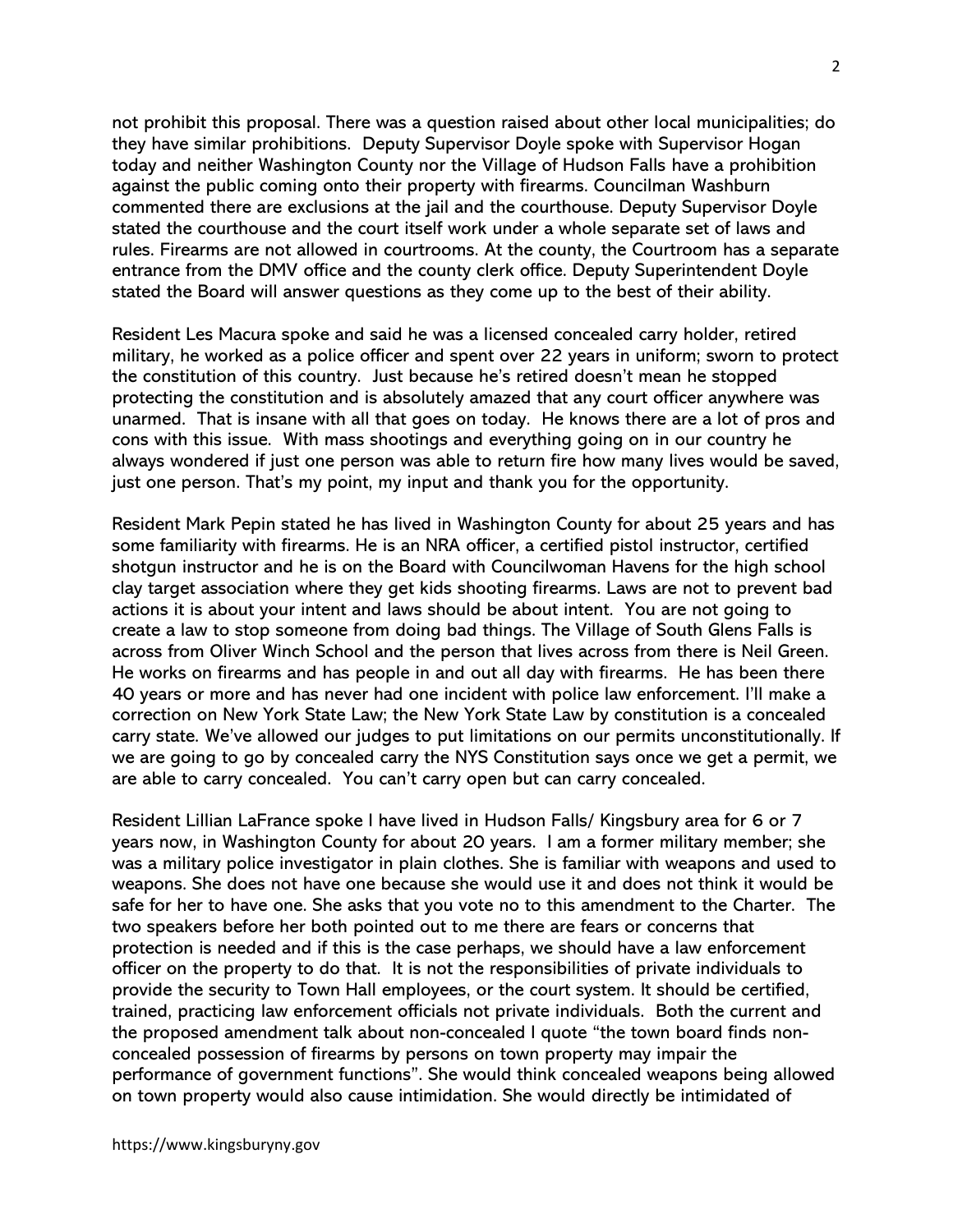doing her business at town hall knowing that somebody there might have a weapon in their purse or car. It is not needed by individuals and again if any of you feel insecure in your jobs at Town Hall, we should be getting law enforcement protection.

Resident Paul Bromley a retired Councilman stated he was on the Town Board when this original amendment was first passed. He directed a question to Town Attorney Jeff Meyer; in New York State it is legal to carry a long gun anywhere essentially, am I right or not? Are we going to be infringing on a constitutional right by saying you can carry a concealed firearm but you can't carry a long gun? Are we opening ourselves up for someone to come in and say you can carry a concealed gun but not a long gun? Attorney Meyer replied a properly drafted law can avoid that ambiguity. He agrees with Lillian LaFrance and feels security should be left up to security officers. As a town employee he could understand where there would be some concern. Just because somebody has a legitimate concealed carry permit doesn't necessarily mean that they have the best intentions. He thinks if security is an issue; he is all for gun rights; he believes we should limit guns to a security officer in towns and schools and not rely on people with permits for our protection.

Hank Freebern, a retired Councilman, spoke asked how this proposed change came about from 2005 to now. Councilman Haessly replied he brought it up because anybody in the town parking lot with a rifle in their car would be in violation of the existing law and could be prosecuted and I don't believe that should be happening, I believe in the second amendment and shouldn't think anybody that has a firearm in their car should be prosecuted for having it in their car when they pull into a public parking lot. The second reason is he believes in the  $2<sup>nd</sup>$  amendment and if you have a license to carry and you are carrying concealed it shouldn't bother anybody because they don't know you are carrying a gun. Mr. Freebern is concerned that Town Hall is within 1,000 feet of the school. Deputy Supervisor Doyle replied it is written that way and the Town Hall is within 1000 feet of two schools, he spoke to Sheriff Murphy specifically about the gun free school zones act implications and the Sheriff did confirm there is an exemption for concealed carry holders in the act. That portion of this proposal would not be prevented from the federal law. The long guns is still unclear to him whether someone having their rifle in their trunk and come into Town Hall to get their license could be charged. This law is an attempt to keep law-abiding citizens still law-abiding citizens and not break the law unintentionally. You have some concealed carry holders that want the ability to continue to exercise their right to come into Town Hall. Councilwoman Havens asked to speak about the gun free school zones. The Gun Free School Zone Act of1990 was determined to be unconstitutional in 1995 because Congress in enacting the legislation exceeded it authority under the commerce clause of the Constitution. The law was amended, NY DEC regulates the discharge of firearms within 500 feet of any school. DEC also references schools can grant hunters the ability to pass through school property with a firearm to get to adjacent hunting grounds. Councilwoman Havens spoke to Congresswoman Elise Stefanik to gain knowledge about the commerce law and she said people have to transact business and if you are transacting business with no intent of harming a child it has become irrelevant. Mr. Freebern stated we don't really know that person is not going to harm a child. He stated we should not allow people in town hall that are carrying a weapon whether it would be a board member or someone walking in. He does not see it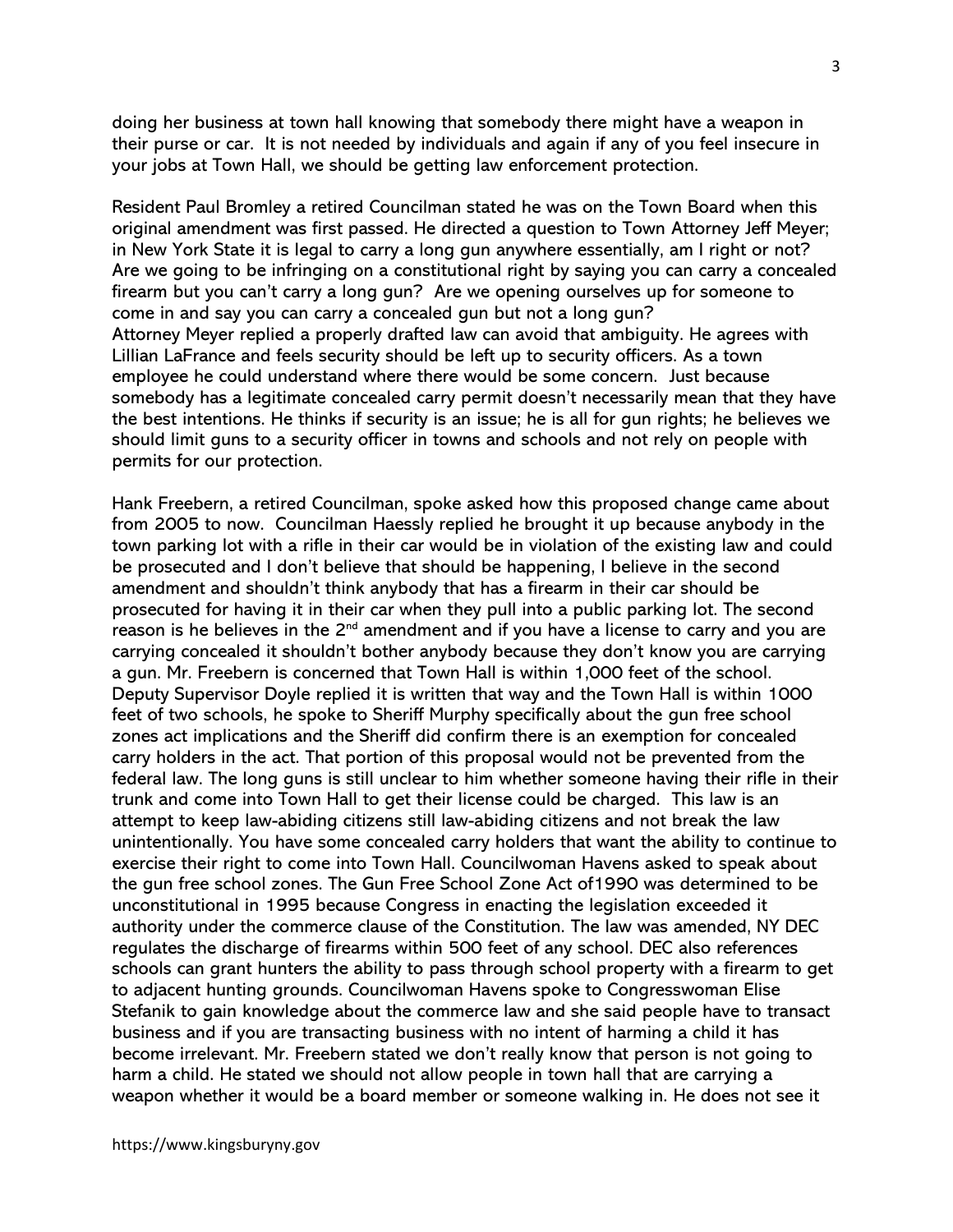as a problem being the only town that doesn't allow guns on Town property in this age. He does not understand why change something that worked and does not understand what the Town has to gain. He stated any decision the Town Board makes is for the gain for the Town and the people that live in it. This is the town he lives in and he thinks it is wrong. Mr. Freebern asked the Town Attorney if this were to go through and something happens on town property how does insurance play into this and who is who is liable? Town Attorney Meyer replied it depends, the Town is most likely uninsured if an incident occurred and the employee didn't have permission to have a weapon most likely the Town would be sued, the insurance most likely is not going to cover it and it would go back on the Town and the person involved in the incident and it is easier for the insurance to disclaim coverage if it is a criminal act.

Resident Tim Havens Jr. stated he is a firearms owner, a concealed permit carry holder, licensed federal firearms licensee and gunsmith. He pointed out in the precedence set by the law, it really can't stand for a very long time if it criminalizes something that is not a crime. Someone who is a law-abiding citizen, but they are breaking the law unintentionally. In reference to the gun free school zone act in US versus Lopez it was struck down by the Supreme Court because the law made something illegal that was not intended by the person to be a malicious act. What the original law does it takes something where there is no intent; it's written as Town property not Town Hall which states on any Town property , which could mean the Town barn or Town Hall there cannot be firearms at all. In the current law it says there can't be any firearms at all town hall or town property; the employees who are aware are fine but if someone is making a delivery and carries for protection it would mean they are breaking the law in Kingsbury. They don't know they are breaking the law, so the law really needs to be changed to either a full repeal, which I support, or an amendment. Basically, what you have now is there is less of a chance of someone being prosecuted for breaking the law for something that was not malicious. The second amendment which is part of the constitution we really can't touch as the town. The truth is everywhere you go you are really not intimidated but there are people carrying all the time. People come into our store which is a gun store or tractor store or any other place you know there are people around you all the time that are armed. There is no need to be intimidated if everyone is responsible and, in this area, it is basically true. We really should not have to be a major threat of intimidation that goes for pistols and long guns as well. No one is banned from long guns in our area in any other setting other than town property and when it comes to town property and you are going to do business on town property like me if I carry a firearm at work and I have to go to town hall I can't leave my gun at the gun store because if I go back there I have to go through a background check which means I have to go back home to leave my gun before I go to town hall. I can't leave it in my vehicle because if my vehicle is stolen it means I am liable.

Resident Jerry Caruso stated he is opposed to rescinding this law or an amendment to it. I am interested in the safety of our employees here and people that come into the offices or other town properties. He would like clarification on the gun free rule for school zones, originally said there was an exception for a permit holder they had to have it unloaded and a lock box and that's been changed? Town Attorney Jeff Meyer replied that's a different part of that law. The exception was for licensed firearms holder for hunting rifles and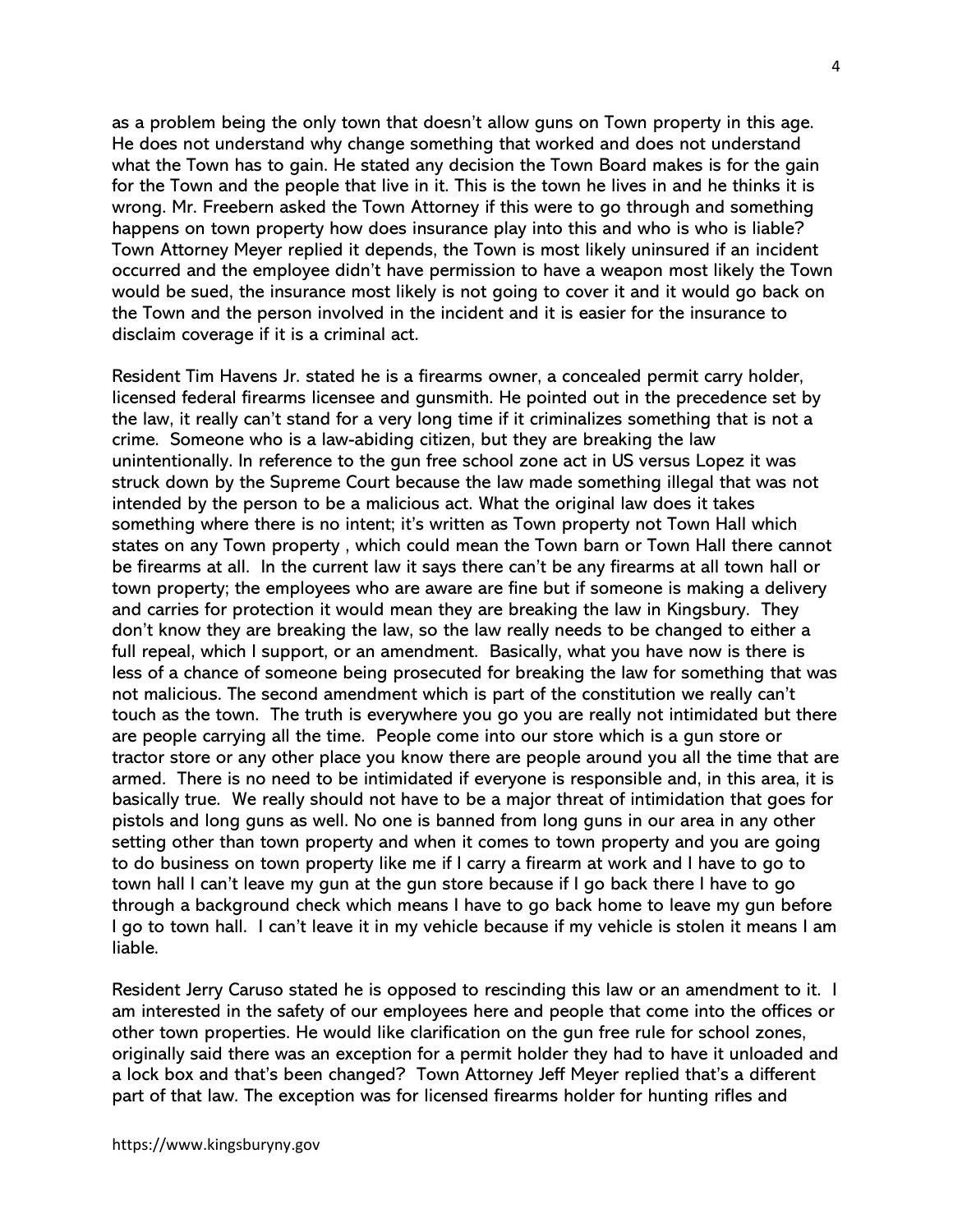separate exception for secured, locked and unloaded in your car, but they are independent exceptions. Mr. Caruso asked if a concealed carry permit holder can carry on school property; Attorney Meyer replied yes. Mr. Caruso had a question for Councilwoman Havens. Last meeting you mentioned you took a little survey of town employees who thought this should be rescinded I thought you said it came out something like 50/50? Were the people who were against rescinding mostly within the town office? Councilwoman Haves replied I would have to go back and recount as I made a list as I had the opportunity to catch each person and just put it in that order. The final results were 7 had no preference no opinion, 2 supported rescinding the law, 7 supported keeping the law the way it is, 1 had no response, 2 had conditional responses and 1 retiring next month. Mr. Caruso stated he personally does not think second amendment rights are being trampled on here. There have been no weapons allowed in court rooms or in air ports where people are boarding a flight and nobody is jumping up and down stating their rights are being violated.

Deputy Supervisor Doyle announced everyone that signed in to speak has spoken asked if anyone has changed their mind and would like to speak now?

Tim Havens Sr. spoke we ended up with this law because we had a bit of a showoff who was the Town Justice. He would pull back his robe in Town Hall to show that he had a side arm; he believes that is why this law was initially made. Other towns don't have it we don't need it. I believe it should be repealed in its entirety immediately. Let's not try to set a standard for others to follow; let's be like them. The only thing that stops a bad guy with a gun is a good guy with a gun and I don't think for one minute this is about protecting anyone in town hall. He believes it is about protecting innocent people who go to buy their hunting license from the town clerk unknowingly breaking the law by having their gun locked in their truck in their trunk. He thinks this is an unnecessary law and the world is full of unnecessary laws there are plenty of necessary ones. He is a law-abiding citizen, a proud gun owner, a proud gun store owner, a proud Father of two kids that are avid marksmen and proud to be married to Councilwoman Havens that spearheaded the effort to get shooting sports back into high schools. He thinks we need to get rid of this law tonight; he may make a few enemies tonight and might make a few friends.

Councilwoman Havens spoke and said she opposes amending Chapter 136 of the code of the Town of Kingsbury prohibiting the possession of firearms because she supports a full repeal of Chapter 136. The law change was made in June 2005 in response to the town Judge carrying his handgun. Kingsbury residents paid the price for the Judges indiscretion, no innocent person should have to pay the price. Each individual is responsible for their action. I again, ask the board for a public hearing if I find the public supports it. The court in governed by the New York State office of Court Administration. Town hall has been constructed to keep court business entry separate from town hall. To my knowledge at this time no elected official or department head of town hall from 2005 is working now. I respect Councilman Haessly in his attempt to craft a new law as a compromise, but I am unable to support it. In the amended law it references and therefore gives credence to the New York Safe Act. That is bad legislation done by the dark of night that almost all of New York State counties municipalities law enforcement agencies and residents oppose. Jane displayed a map and showed that you could see in red the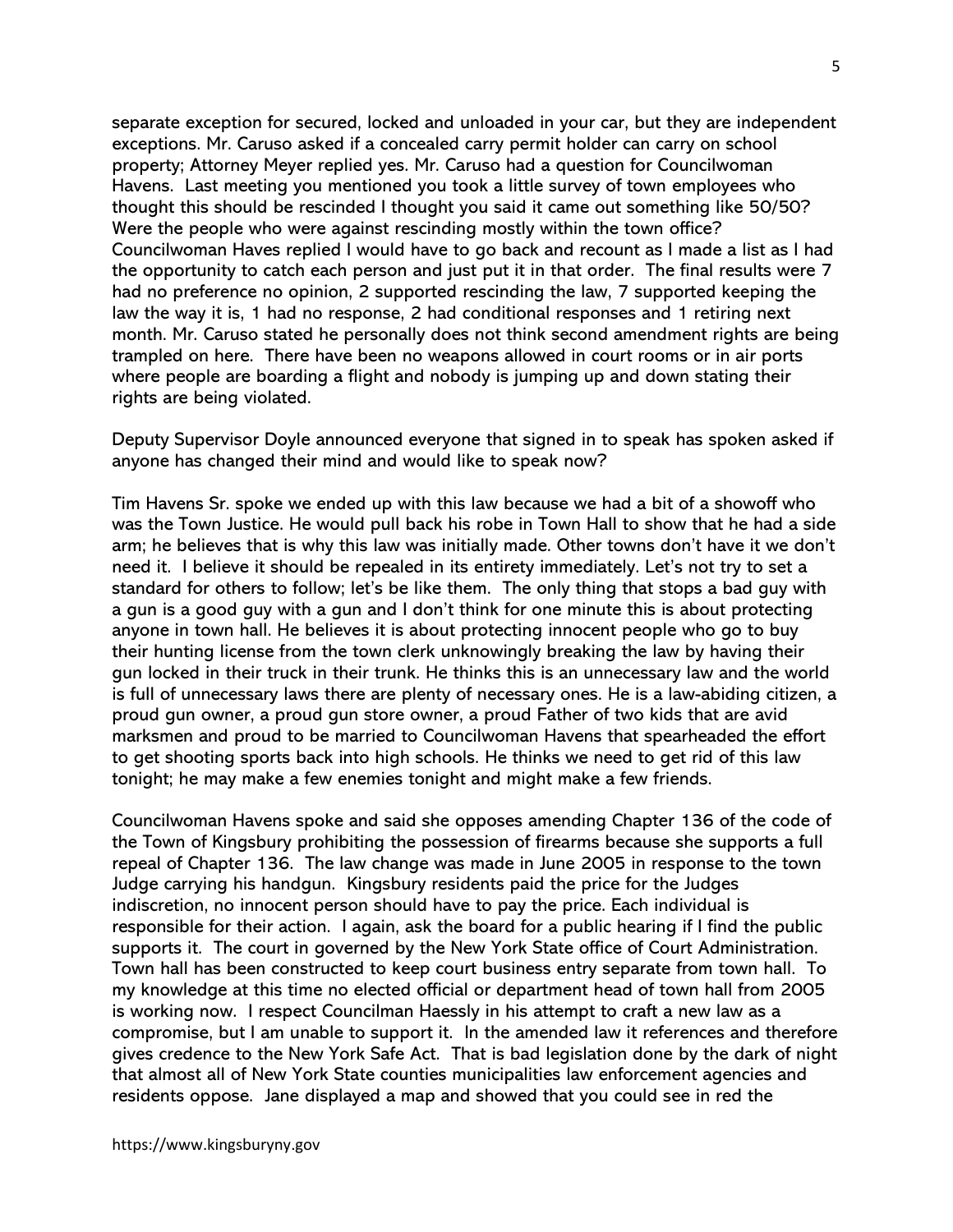counties that favor the New York Safe Act. How is it working for any of them right now? New York State Safe Act isn't saving anyone down in the city. The current and amended law section 136-5 grants exceptions. These create an elite class of people. Exceptions in laws are bad they always create more exceptions. Example of what we are talking about and we are not talking about town employees providing security for someone else. You are stopping to town hall to buy a hunting license; you stop to the town barn to speak with the highway garage. You carry every day with a New York State unrestricted concealed carry permit and stop to pay your taxes or to get a dog license. Employees would like to leave work to a range or directly to hunting camp. To those who work in the town building we would never compose anything to put any of you in danger. In 1989 she was held up at gun point by a masked man at her first job as a bank teller. She had a gun pointed at her in close range and her life threatened. The experience was handled very well considering the situation because they were trained. There can be and should be training at town hall. She wants the people who represent her and work for us to be brave. Sometimes during the course of events, a situation occurs, and bravery is exhibited or observed. It is ever more admirable when it is in the course of our daily lives in the arena of public opinion. In 2017 she was one of eight people that came together and asked the same thing of at least twelve schools and their administers. Are you brave enough to start a competition shooting team in your school? These superintendents, principles, athletic directors and board members listened to us to their students and accepted the challenge to do something that some of their peers questioned. Hudson Falls, Granville and Whitehall are trail blazers and others followed. Every school board approved this without decent. High school trap is the safest sport in the nation. There has never been an injury to a competitor, coach, or spectator. No other school sport can say that. Since 2001 student's  $6<sup>th</sup>$  grade to 12<sup>th</sup> grade have shot over 4 million rounds with no injuries but people are still afraid. A school superintendent told her he had no idea this could be so safe. She asked what do we fear. We fear what that which we are not educated on. We have at least 12 schools in the area shooting competitive trap. There are so many positive results from this at every level. These teachers have trusted these kids can't you trust our resident gun owners and not criminalize them. Criminals do not reason and there forth decide not to perpetrate a crime because there is a law prohibiting their actions not onegun law has prevented or even mitigated a shooting used to justify them. To every Veteran in this room that gave your time and service to our Country so I could have the freedom to sit up here and fight for this I thank you.

Councilman Haessly spoke about his draft of the proposed law and expressed he was trying to eliminate problems that we have with the current law. If we fully repealed the current law, it would be a just matter of time before another Town Board would want to pass another gun law. If we have an ordinance or a firearms management within the town then maybe it will not be looked at again in terms to change/modify it. His biggest concern is that many people that come to town hall do not even know that this particular law is in effect and as a result they are in violation. He has said to our Town Supervisor, suppose someone is going down the road on Main Street and he turns into Michigan Avenue and fails to turn on his signal light and gets pulled over by an officer of the law and he follows him into the parking lot and by golly he says you didn't turn on your signal light and I see you have this firearm in the back seat. What do you think he is going to get a ticket for failure to signal or if our officer knows our law is in place will he get another ticket for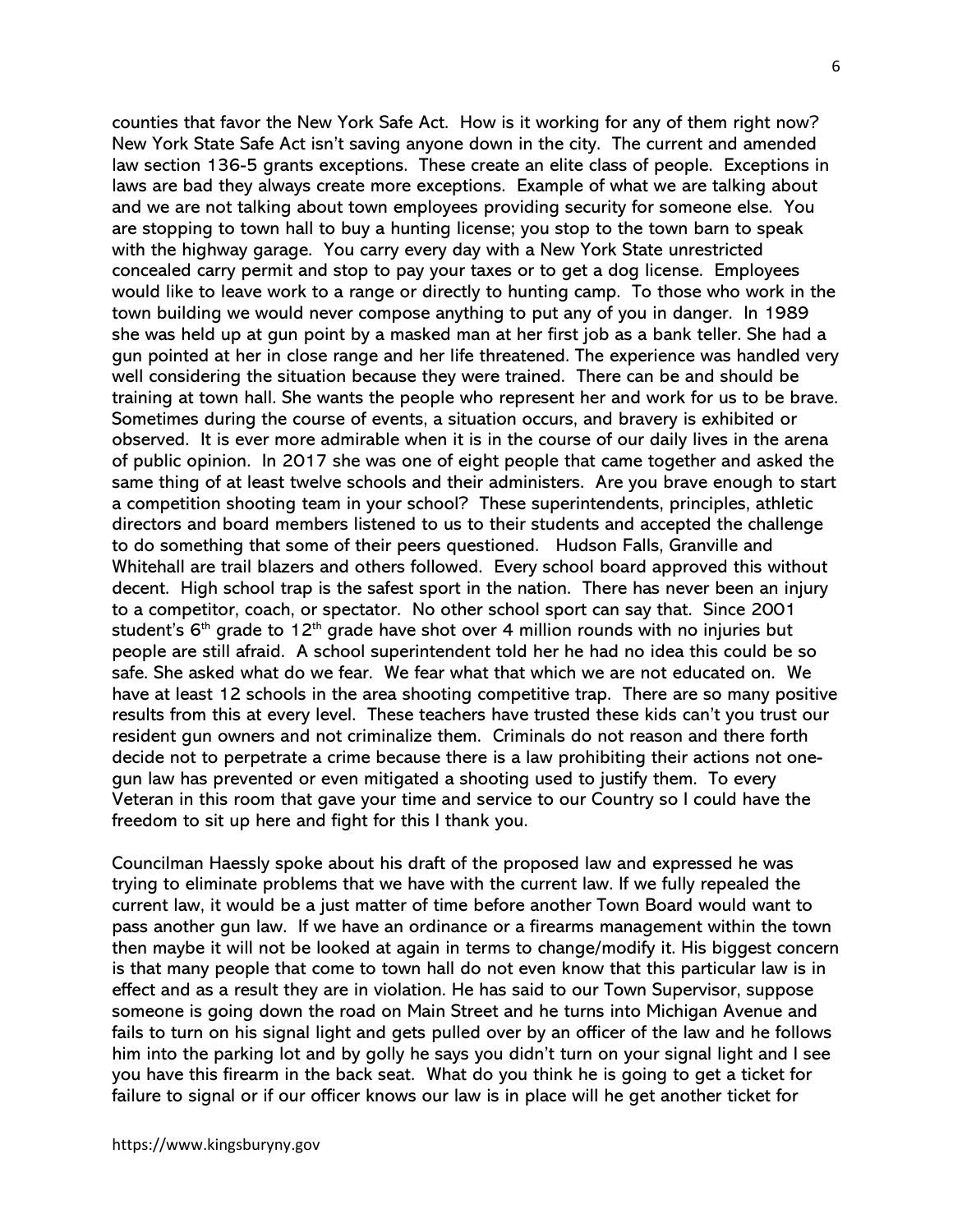another violation? He is just saying with the law the way it is they are going to pile it on at some time. He could support a full repeal, but it might result in another law down the road. He believes in the 2<sup>nd</sup> amendment and has served his country. The bottom line is we have to do something to get rid of this law and if it comes down to if everyone wants a full repeal, he can do that too. He can live with this as he drafted it, was a compromise and those of you who have read it have some idea of what is in it.

Deputy Supervisor Doyle thanked everyone for their input, their opinion. He believes that there are some things in the law that is drafted that need some rewording. There are some things that we need to consider not the least is which is where our Town Attorney pointed out the insurance aspect of this. He would like to see something in there even though it goes without stating the court operates by a separate set of rules; it might be worth putting something in it to just clarify it. He is not certain about the gun free school zone law, it pertains to the town hall but doesn't really pertain to the town barns.

Deputy Supervisor Doyle stated the Public Hearing will remain open and the Board is taking no action.

A resident is concerned by a statement made by Councilman Haessly. Councilman Haessly stated he is concerned that if the Board fully repeals the current law; in the future another Board may want to pass another gun law. The resident feels making laws should not be based on the possible future changing of the law. The law should be based on today and how our voters feel.

Deputy Supervisor Doyle announced two bids were received for Propane for Delivery at 437 Vaughn Road (Highway Garage) as follows:

Vadnais Fuels, LLC \$00.25 price differential (amount to be added to the Selkirk Rack price) GA Bove Fuels \$00.18 price differential (amount to be added to the Selkirk Rack price) After reviewed by Highway Superintendent Michael Graham, a motion by Councilman Washburn seconded by Councilwoman Havens and carried by a vote of 4 ayes to accept the lowest bid from GA Bove Fuels for propane delivery at 437 Vaughn Road.

Deputy Supervisor Doyle announced Barry Jones was is up for re-appointment for a 5-year term to the Board of Assessment Review. Councilman Haessly stated he is not going to vote for him and asked if it had been advertised. Deputy Supervisor Doyle commented we have been trying to get applicants, the position has been posted on Indeed, the bulletin board in Town Hall and also on the website and no interest has been shown. There was a group discussion about current and resigned members on the board. At this time there are 4 BAR members, one vacancy and the Board can still legally operate. Councilman Haessly stated there was a Board of Assessment Review meeting two years ago and the minutes taken by a stenographer indicated the board went off record. Councilman Haessly stated there is no legitimate reason for the board to go off record in a public meeting to discuss someone's taxes. Councilman Haessly mentioned this because once in a while it wouldn't hurt to rotate some of these people around. Deputy Supervisor Doyle replied there is still an opening. A motion by Councilman Washburn seconded by Councilwoman Havens and carried by a vote of 3 ayes to re-appoint Barry Jones to the Board of Assessment Review for a 5 year term; Councilman Haessly was opposed.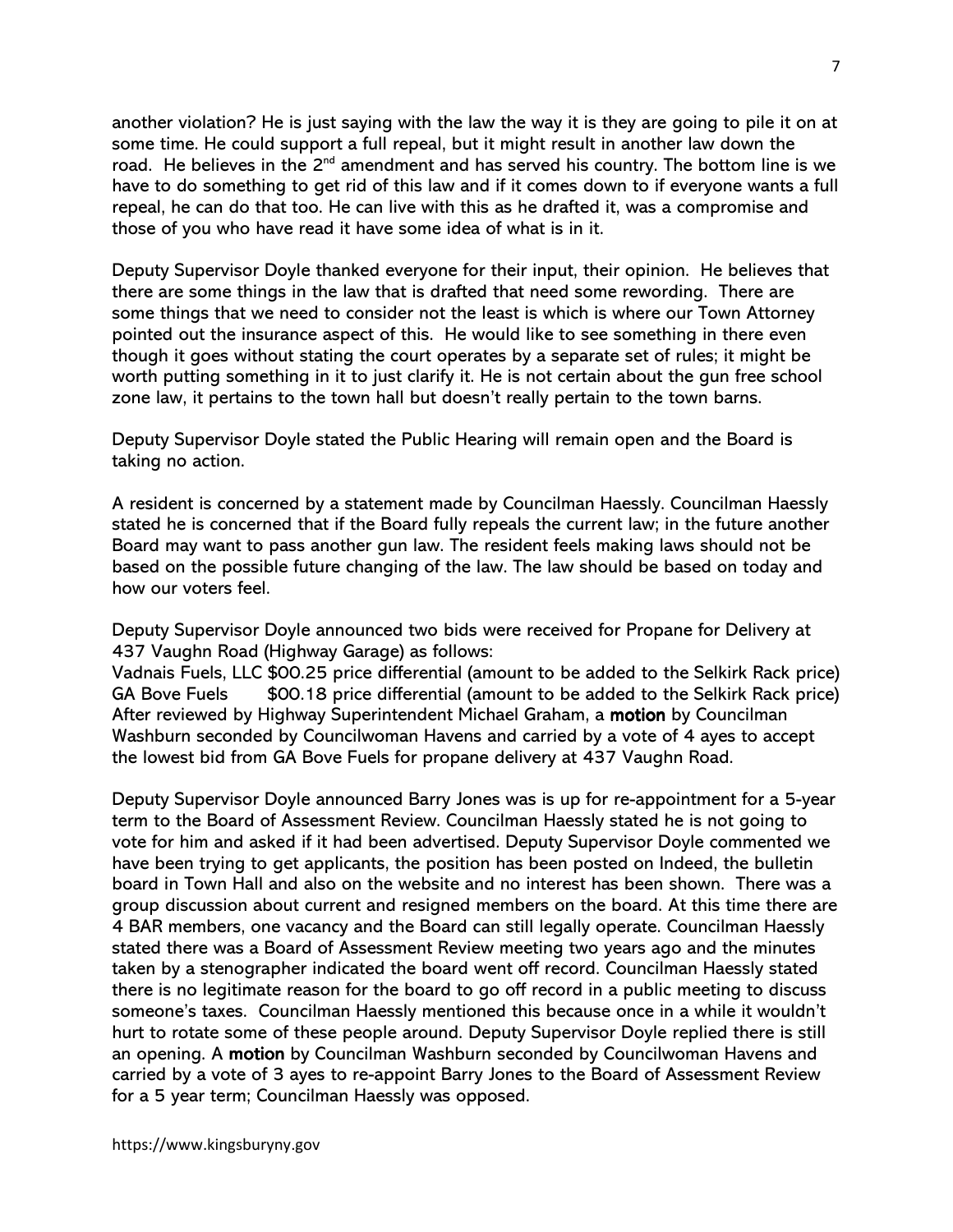Deputy Supervisor Doyle read an invitation from the Officers of the Kingsbury Cemetery Association for the dedication of a historic roadside marker provided through a generous grant from the William G. Pomeroy Foundation The Dedication Ceremony will be at the Kingsbury Cemetery on the corner of State Route 4 and Kingsbury Road on October 17, 2020 at 10:00AM.

## TOWN CLERK:

The office has been busy with the school tax collection and there has been an increase in the payments received by mail due to COVID-19. Taxpayers have been very cooperative. Supervisor Hogan has signed the Greater Glens Falls Transit Agreement; three copies have been returned their office. Once signed by the Glens Falls Mayor a copy will be returned to our office.

## ENFORCEMENT & DOG CONTROL OFFICER REPORT:

Todd Humiston announced there is an opening on the Zoning Board of Appeals. There is no report on Dog Control.

## TOWN COMPTROLLER:

Rebecca Pomainville has started working on the 2021 Budget; department heads have submitted their requests. Councilman Doyle if mortgage tax receipts were going to be up or down. The Comptroller indicated there are some shortages that she is concerned about and stated we have offset by reducing our spending this year and by reducing our expenses next year. She believes we will be able to stay within the tax cap. Councilman Haessly asked the Comptroller if she had heard anything in terms of NYS Civil Service indicating any kind of potential encouraging early retirement. The Comptroller has researched but has found nothing yet.

The Comptroller reported there was a 20% reduction announced by CHIPS, but that was after the Town had submitted their money for CHIPS so we received 100%. The County did tell her to be aware they may find a way to recover that. The Comptroller has not received the tax cap calculations from the state.

## HIGHWAY SUPERINTENDENT REPORT:

Highway Superintendent reported every 2 to 3 years a screen is rented to prepare the winter sand. This year due to COVID-19 two towns have reached out to him to because they could not get sand from their supplier. The cost of the screen rental could be offset if the two towns could purchase sand from the Town of Kingsbury. Councilwoman Havens questions this because she has a problem selling a natural resource that is not renewable; to her a 45-year resource is not a lot. She stated buildings have a 50-year life span. That is a legacy benefit to the town. In her opinion to sell something like that it has to grossly benefit the resident's versus just something that we could do, and it is commendable to think of other ways to find income. She asked who provided the sand in the past. Superintendent Graham replied the Town of Greenfield and they will not provide it this year due to training issues and COVID. We have never done this before this is a one-time one-year deal. It is about 2500 yards of sand ;about 1-year average of our sand usage. It is not a lot of sand and it will help offset the cost of the screen and get us through the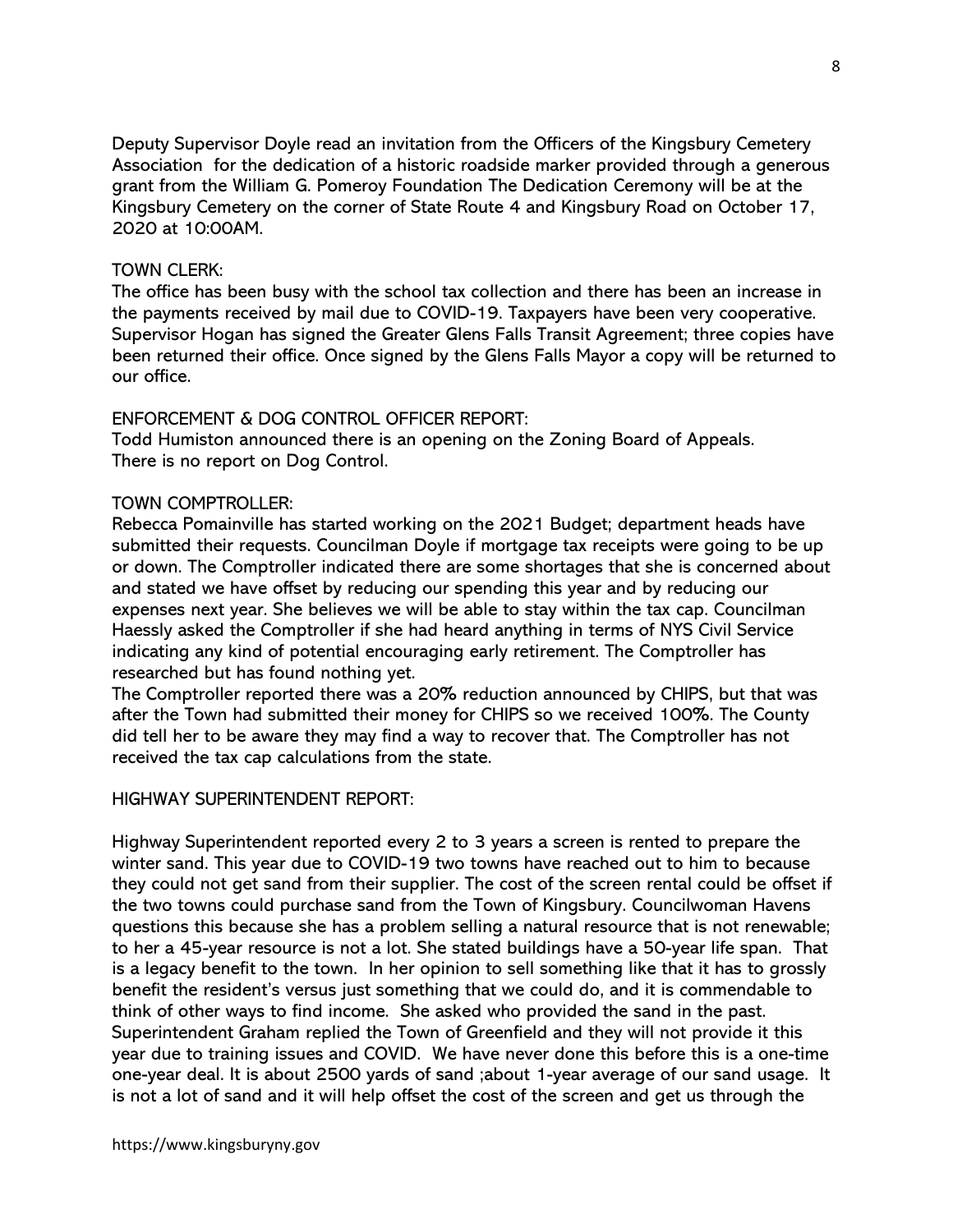next 2-3 years and will help get us out of this slump. Councilwoman Havens stated her concern about the truck traffic on Tripoli Road, concern about the measuring of the sand to be sold, the productivity of the Kingsbury highway guys, the operation efficiency and the cost and advised the board she would not support selling our sand. The workload that we are adding may decrease our efficiency and she thinks the price is on the low side. Comptroller Rebecca Pomainville talked to the NYS Comptroller's Office and was told the Town can do this, but we have to have a reasonable price based on our cost. The Comptroller provided a breakdown of a cost analysis of what it costs to screen the sand which justifies the price the Town is asking for the sand. She also stated it isn't really only about offsetting the cost of the screen rental, but it is a wonderful thing, especially at this time when the Town is crunching for money; however it is also more about being a good neighbor. If the Town does not do a favor for a neighboring Town how do we expect them to do a favor for us.

Councilwoman Havens feels the Towns in need are too far of a reach for a neighbor to give up our resource and opposes selling our resource.

Councilman Haessly mentioned town of Greenfield is in a bad situation and we are probably the only town that can help them out. It is not costing us money and is using a bit of our resources and by selling this resource the cost of renting the screen is offset so the Town is able to screen sand for themselves. We may need help from them another time in the future. We helped the town of Fort Edward last year when they their barn burned and we allowed them to house some of their trucks at our Highway Garage. This is the way municipalities/neighbors have to work together. This is not going to break us as a matter of fact it is not even going to cost us. So, if this is a 1-time deal I have no problem doing it.

Councilman Washburn announced he was in favor just because it is a 1-time deal. It will pay for our screen and get us sand for 2-3 years. The discussion continued.

A motion by Councilman Washburn seconded by Councilman Haessly and carried by a vote of 3 ayes to sell sand to neighboring municipalities for one time; Councilwoman Havens was opposed.

Deputy Supervisor Doyle made a resolution to allow Town Supervisor Hogan to sign Barn Stormers Snow Mobile Club permission to utilize a strip of land owned by Niagara Mohawk Corporation d/b/a National Grid which runs through the town of Kingsbury for the purpose of a snow mobile trail. The resolution was carried by a vote of 4 ayes.

Deputy Supervisor Doyle announced he and Supervisor Hogan had a call from an outfit that is interested in putting solar on the Kingsbury capped landfill and will follow that up with another discussion this Wednesday with an engineering firm. He has some questions to be answered not the least of which is cost. He will keep the Board posted as that process progresses. It will involve some type of an RP either for engineering services first and their assistance in our developing an RP for the developer to put an actual system on the landfill. If all the stars line up and everything is approved by the DEC and other agencies it would provide the town with another source of revenue.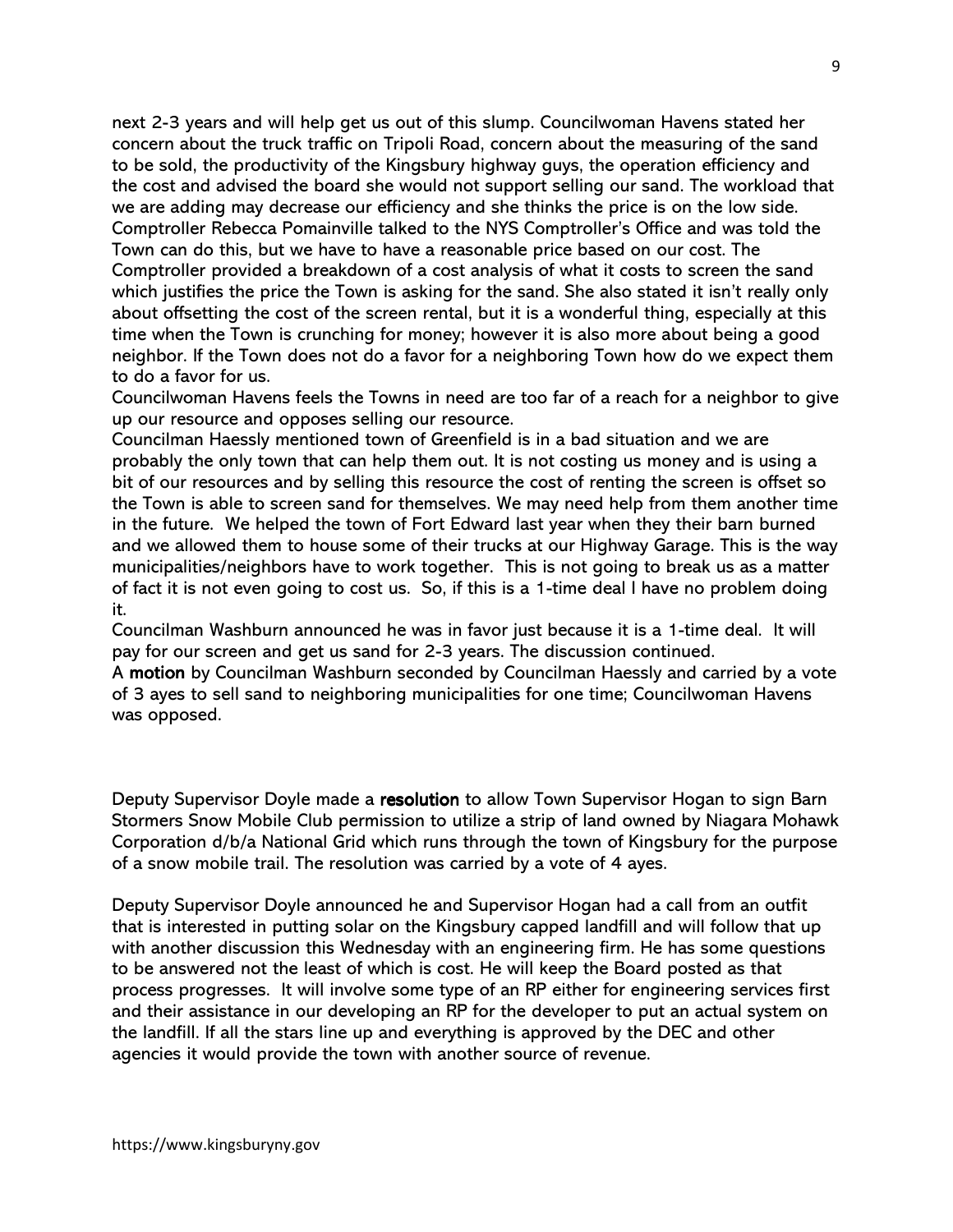A motion by Councilwoman Havens seconded by Councilman Haessly and carried by a vote of 4 ayes to accept the reports of certain officers for the month of August as follows:

Enforcement Officer: Site Plan: 3; Total Fees: \$600.00 Dog Control Officer: Complaints/Calls 18; Seizures 1; Unlicensed Dogs 1; Summons Issued 2; Bites Investigated 1; Written Warnings 1; Mileage 461 – 45,995 Town Clerk: Paid to EnCon \$2,827.55; Paid to Supervisor \$2,635.95; Paid to the Village of Hudson Falls \$160.00; Paid to Ag & Markets for Population Control \$121.00 Town Comptroller: Receipts \$122,219.94; Disbursements \$175,073.37 Town Justice for May: \$2,922.00 June: \$8,586.25 July: \$21,392.00

Enforcement Officer Todd Humiston asked if the interested party in the solar project on the landfill was interested in selling to the Town or leasing the land. Deputy Supervisor Doyle stated this is part of the Governors push to get solar out there for his carbon omissions goal by 2030-2050. They are looking at brown fields and capped landfills. The town would lease the property and we would be looking at lease income potentially doing it by a per megawatt producing basis rather than the actual square footage. It is a suggestion the way other towns are looking at doing it. He spoke to Glens Falls who is in the process of looking at it and provides a possibility of expense reduction for them. Apparently, they are paying \$12,000.00 a year for someone to mow their capped landfill over by the Northway. They would not only save that but then get leased income. It also offers us the opportunity for the Town to buy solar or buy the solar credits to reduce our energy costs another way we could potentially reduce costs to the taxpayer.

Enforcement Officer Todd Humiston commented the reason he is asking is it was 3 phase on Burgoyne.

Deputy Supervisor Doyle replied about six months ago someone approached me and backed away from it because they said the substation was too small and the substation they are talking about is I believe across from the bus barns on Harrison Avenue, that is the closest one I'm aware of. This firm that we spoke to said that was not actually a problem for them they are a bigger firm and thought the substation was close enough and could potentially have enough storage space for them to be able to sell the power that was produced. This is very tentative we'll see what happens.

Resident Les Macura commented he would like to make a statement for the record. As a Kingsbury town taxpayer, he is absolutely appalled at the re-appointment of Barry Jones so quickly. It is documented, and I have the documentation that he violated New York State open meeting law. In my opinion this board should have asked the town attorney to table this until the town attorney could review the open meeting law and the evidence that Barry Jones violated that law and as far as I'm concerned every one of you who voted yes tonight in such a rush; is negligent.

Councilman Washburn asked Mr. Macura if he turned in any evidence. Mr. Macura stated he spoke to this board several months ago. I told Supervisor Hogan I had evidence in my hand; he didn't want to see it and blew me off. He is very strongly opposed to Barry Jones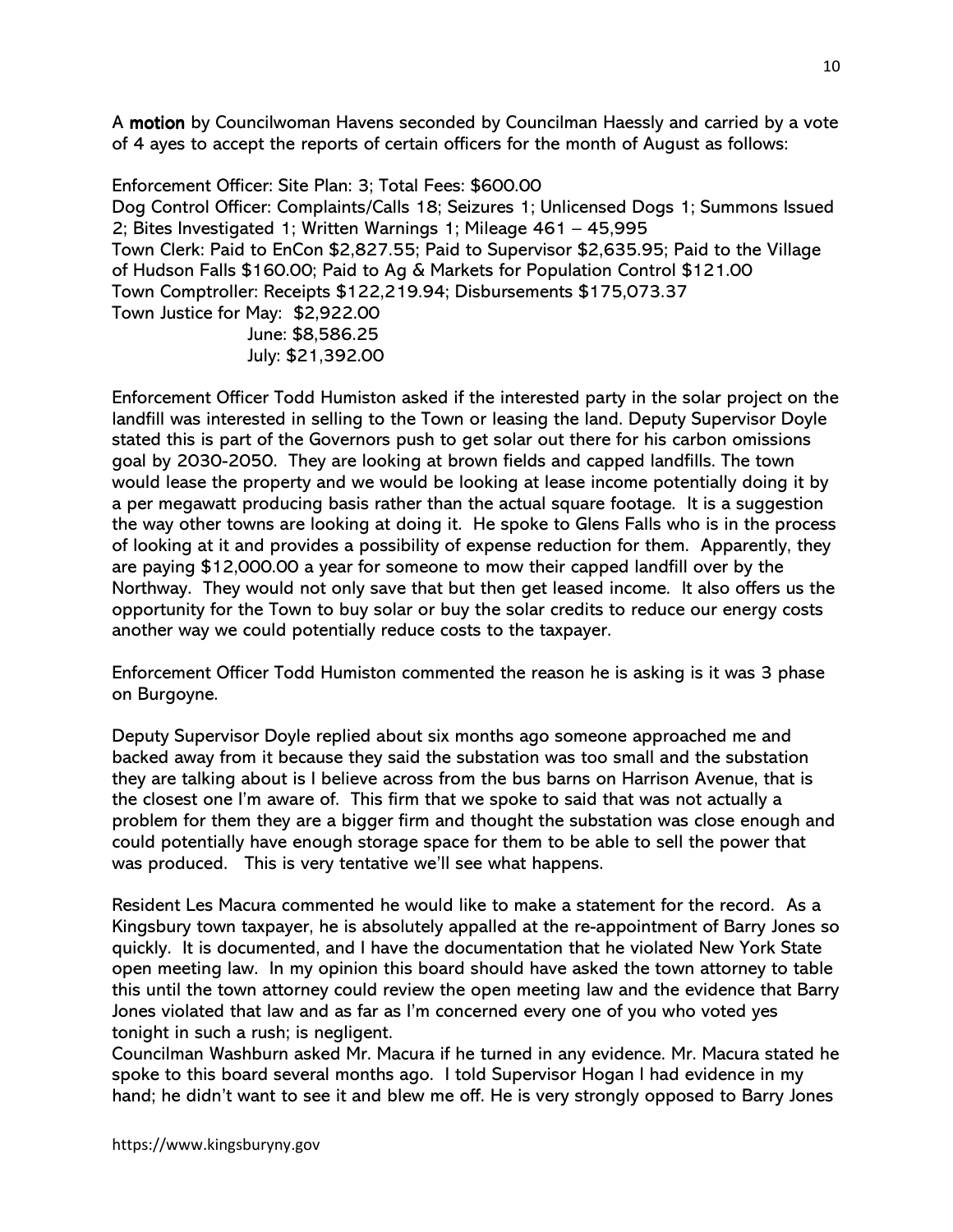being appointed so quickly, so smooth, nobody even cared. He cares and would be willing to discuss this with any of you at any time. It appears to me that it is a done deal. Councilwoman Havens commented at least since January I've been on the board and meetings that I attended prior the only presentation I saw that you made was a conversation about Colleen Adamec. The conversation seemed to focus on the assessor and at no time has anyone provided us with any information that we could see that things should be looked into. Mr. Macura stated said again I remember holding up the papers and told Supervisor Hogan I have the evidence right here if you would like to review it. Nobody here has to see it, nobody here has any interest, but just because there is a spare slot, he slithered back in. Councilwoman Havens responded well that is not the only reason that was just a point of conversation that there was an extra slot. I haven't been provided with any information whatsoever that he should not be in this position and I voted yes. Councilman Haessly said Mr. Macura was pushed away. The discussion continued.

Resident Mike Cleveland from Gear Road spoke Peckham and Matrix is going to put a 200 acre solar farm out there and circulated a petition out there and he would say about 95% of the neighborhood over there just on Geer Road alone, do not want that project there. He also started petitioning Rock City Road, same thing. Now you are talking about another solar project over here. Did you check with all the neighbors before you started approaching this company, because Peckham's and Matrix did not contact us. Deputy Supervisor Doyle explained the difference is Kingsbury owns the landfill. This is a very tentative start we are in discussions regarding ways to find additional income for the town to offset taxes. This is a different situation than Peckham and Matrix. Mr. Cleveland asked what is going to happen to my property value over there? Deputy Supervisor Doyle replied I can't answer that. Mr. Cleveland stated he spoke to two different realtors and they all said it is going to go down because every panel that he can see will drive my property value down. Deputy Supervisor Doyle stated he would respectfully disagree because he has read reports; one within the past couple of weeks. Solar increases the resale value of your home if you have solar in your home. Mr. Cleveland, in your home not a solar farm next to it. Deputy Supervisor Doyle stated, correct. I don't know what it will do to your resale value. Mr. Cleveland asked if a study had been done on that by the town board, planning board or zoning board. Doyle stated the project has come before the planning board. Mir. Cleveland asked if a study was done on the negative effect. Councilman Washburn commented Todd may be best to answer that. Enforcement Officer Todd Humiston responded by saying the Planning Board has no authority to stop the solar project because they were approved in the law for all districts. We would have no reason to look into that project because it has been approved. Councilman Washburn added that's because our current laws allowed it and now, we are looking at all of those different things. The law could have been 50 years old that allowed these certain things and as situations like this come up then we have to make changes to the law. We are making changes to how we are doing things. As far as notifications with projects certain things like that when they came in, they followed the law that was written previously. They weren't doing anything wrong. Mr. Cleveland stated he is not saying they are, but we should have known about this project right from the get-go and we did not. Councilman Haessly added we are making small steps in making the public more aware of what is